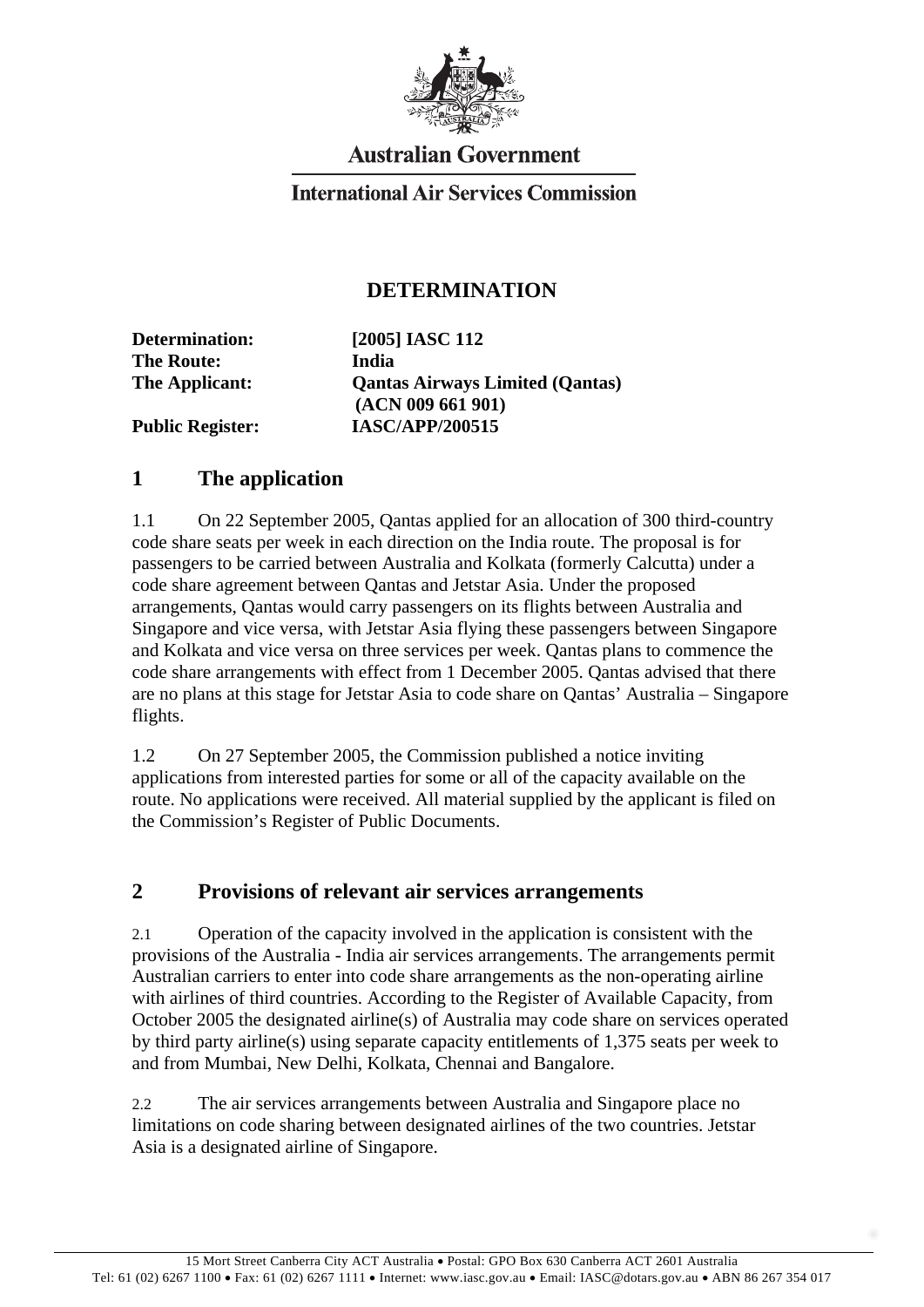## **3 Commission's consideration**

3.1 Under paragraph 6.2 of the Minister's policy statement (No. 5), of 19 May 2004, the Commission is required only to apply the criteria in paragraph 4 of the policy statement in this case. Under paragraph 4, the use of entitlements by an Australian carrier that is reasonably capable of obtaining the necessary approvals and of implementing its proposals is of benefit to the public. In addition, Section 15(2)(e) of the *International Air Services Commission Act 1992* (the Act) specifies that the Commission must include a condition in determinations stating the extent to which the carrier may use that capacity in joint services with another carrier.

3.2 The circumstances of this case differ from those usually applying to code share applications. In most cases, the Commission considers the allocation of capacity in terms of paragraph 4, then separately assess whether use of that capacity for code sharing should be authorised pursuant to section  $15(2)(e)$  of the Act. In this case, the capacity sought is specifically for use in code share operations. If the Commission was not prepared to allow the use of the capacity for joint services, there would be no value in allocating the capacity, because it would be unusable for own-use operations.

3.3 The Commission considers that the proposed services would provide another means for Qantas to offer and market services between Australia and India. Although Qantas currently operates to India, it serves Mumbai only. Passengers wishing to travel to or from Kolkata via Mumbai must make a domestic connection at Mumbai. The new code share service should benefit Australian consumers wishing to travel to Kolkata via Singapore, with convenient connections between Qantas' frequent Singapore services and Jetstar Asia services to and from Kolkata. The Australian tourism industry should also benefit through associated marketing efforts by Qantas of travel to Australia from Kolkata.

3.4 There appears to be little likelihood of a negative impact on the level of competition in services between Australia and India as a result of the code share arrangement. Also, the arrangement does not involve Jetstar Asia code sharing on Qantas' services between Australia and Singapore, so there are no potential competition concerns in relation to that part of the overall route.

3.5 The Commission considers that, in terms of paragraph 4 of the Minister's policy, the use of the entitlements by Qantas, as an Australian carrier that is reasonably capable of obtaining the necessary approvals and of implementing its proposals, is of benefit to the public. The Commission will authorise the use of the capacity in joint services with Jetstar Asia, subject to Qantas providing the finalised code share agreement to the Commission before the commencement of the services. The Commission will issue a five year determination.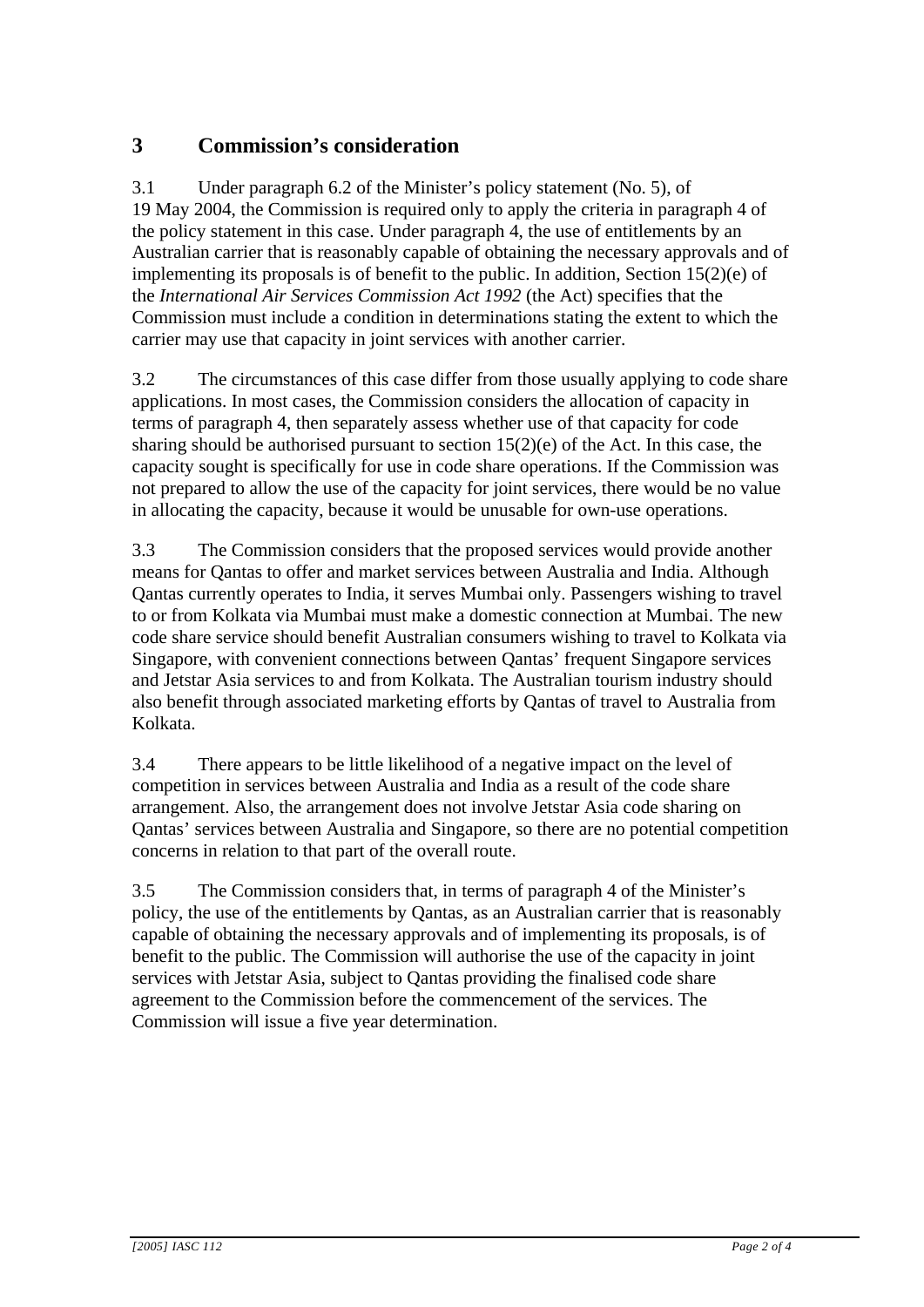## **4 Determination allocating capacity on the India route to Qantas ([2005] IASC 112)**

4.1 The Commission makes a determination in favour of Qantas, allocating 300 third-country code share seats per week in each direction on the India route.

- 4.2 The determination is for five years from the date of this determination.
- 4.3 The determination is subject to the following conditions:
	- Qantas is required to fully utilise the capacity from no later than 31 December 2005, or from such other date approved by the Commission;  $\bullet$
	- only Qantas is permitted to utilise the capacity;
	- the capacity may be used by Qantas to provide services jointly with Jetstar Asia in accordance with:
		- the finalised code share agreement between Qantas and Jetstar Asia, subject to the finalised code share agreement being approved by the Commission, with such additional conditions (if any) as the Commission may require, prior to the commencement of services;
		- or any subsequent code share agreement between Qantas and Jetstar Asia for operations on the Australia – India route, with the prior approval of the Commission;
	- under any code share agreement with Jetstar Asia:
		- Qantas must price and sell its services on the route independently of Jetstar Asia;
		- Qantas must not share or pool revenues on the route with Jetstar Asia.
	- to the extent that the capacity is used to provide joint services on the route, Qantas must take all reasonable steps to ensure that passengers are informed, at the time of ticket reservation, of the carrier actually operating the flight;
	- changes in relation to the ownership and control of Qantas are permitted except to the extent that any change:
		- − results in the designation of the airline as an Australian carrier under the Australia - India air services arrangements being withdrawn; or
		- − has the effect that another Australian carrier, or a person (or group of persons) having substantial ownership or effective control of another Australian carrier, would take substantial ownership of Qantas or be in a